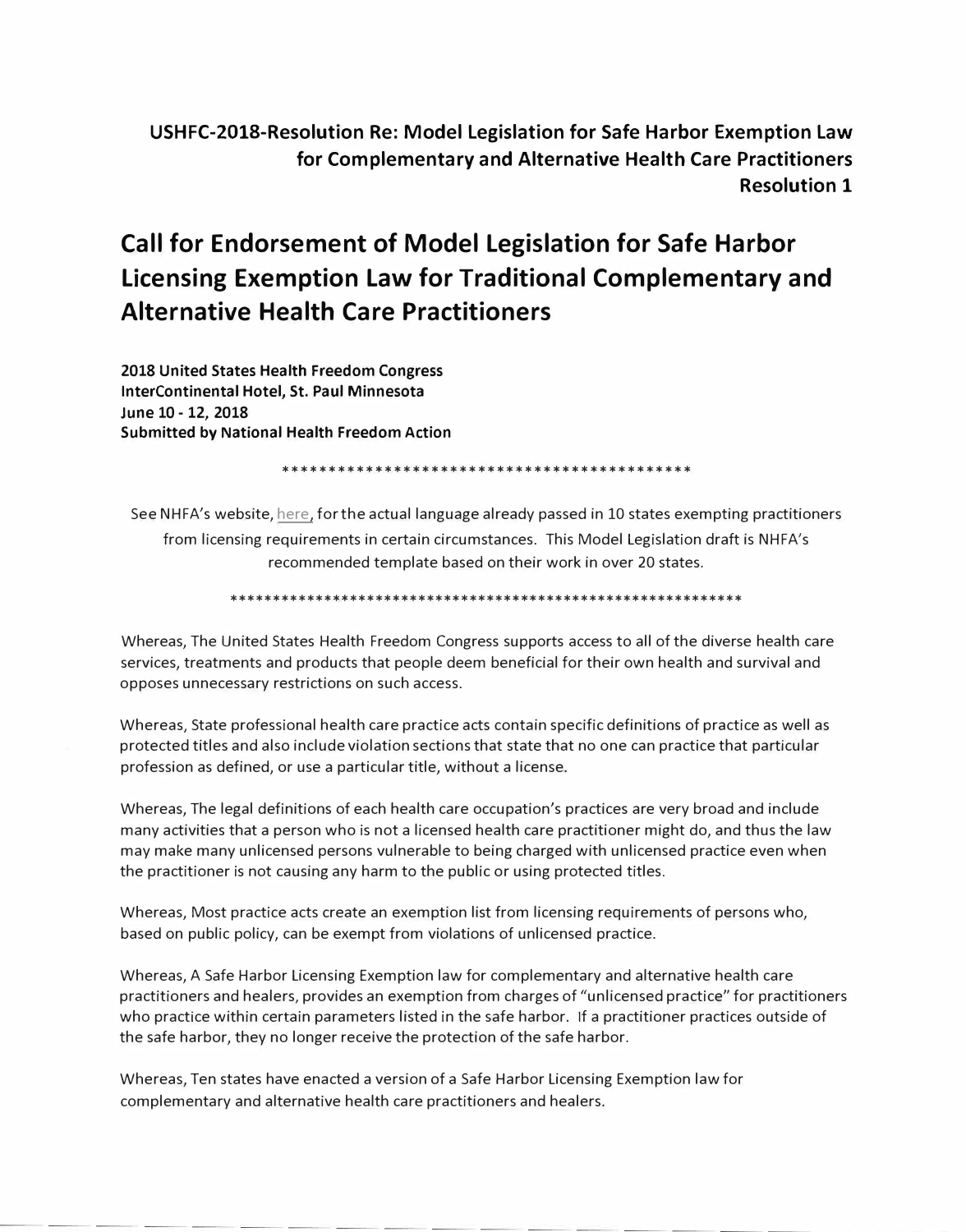Whereas, Consumer demand for access to Complementary and Alternative Health Care practitioners is consistently increasing in the US.

Whereas, Safe Harbor Licensing Exemption laws protects access to Complementary and Alternative Health Care practitioners who practice within the parameters of the safe harbor requirements.

Whereas, it is unconstitutional for a State to regulate a profession that does not pose a threat to the health, safety, or welfare of citizens, and numerous states list these constitutional criteria and parameters in statute as well.

Whereas, Safe Harbor Licensing Exemption laws are the least restrictive means of regulating Complementary and Alternative Health Care practitioners. Other forms of regulation, such as mandatory registration, certification, or licensure that would force persons to gain a privilege from the government before they engage in a healing act, are inappropriate when such acts do not pose an imminent and significant risk of direct harm to the public.

Whereas, Each state is unique and states view their own healing practitioners according to their own specific state culture including any risk of harm or lack of harm a practitioner might pose to the public. Therefore state laws, including Safe Harbor Licensing Exemption laws, are tailored to the public needs and strategic decisions of each state.

Whereas, Language of Safe Harbor Licensing Exemption laws has evolved over the years as more states proceed to establish safe harbor protections, and Model Legislation recommends certain specific sections to be included while still keeping the Legislation the least restrictive means possible for regulation.

Whereas, State activist groups have indicated a desire to pass Safe Harbor Licensing Exemption laws in their states and would benefit from Model Legislation to use as a template for their state discussion and to take to their state legislatures.

**THEREFORE, BE IT RESOLVED that the following Voting Members of the US Health Freedom Congress do endorse the appended Model Legislation as an example from which a Safe Harbor Licensing Exemption law could begin to be drafted.** 

#### **Name of Organization**

California Health Freedom Coalition

Consumers for Dental Choice

Dental Amalgam Mercury Solutions (DAMS) Inc.

ElectromagneticHealth.org

Health Choice

Health Freedom Action Massachusetts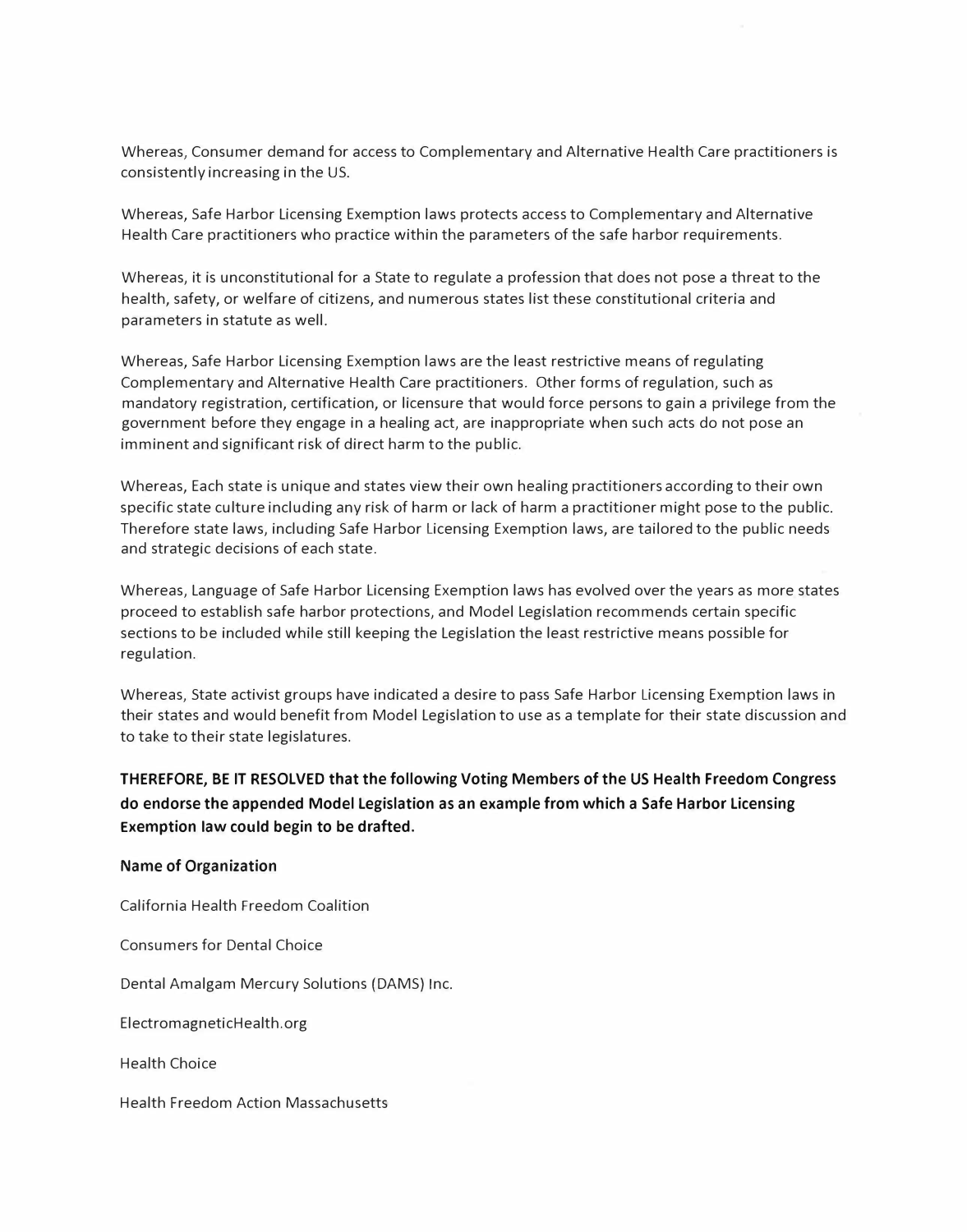Michigan Natural Health Coalition Minnesota Natural Health Coalition Minnesota Natural Health - Legal Reform Project National Health Freedom Action National Health Freedom Coalition National Vaccine Information Center (NVIC) North American Society of Homeopaths (NASH) Sunshine Health Freedom Foundation Texas Health Freedom Coalition The Robert Scott Bell Show Voice for HOPE - Healers Of Planet Earth Weston A. Price Foundation Wisconsin Health Freedom Coalition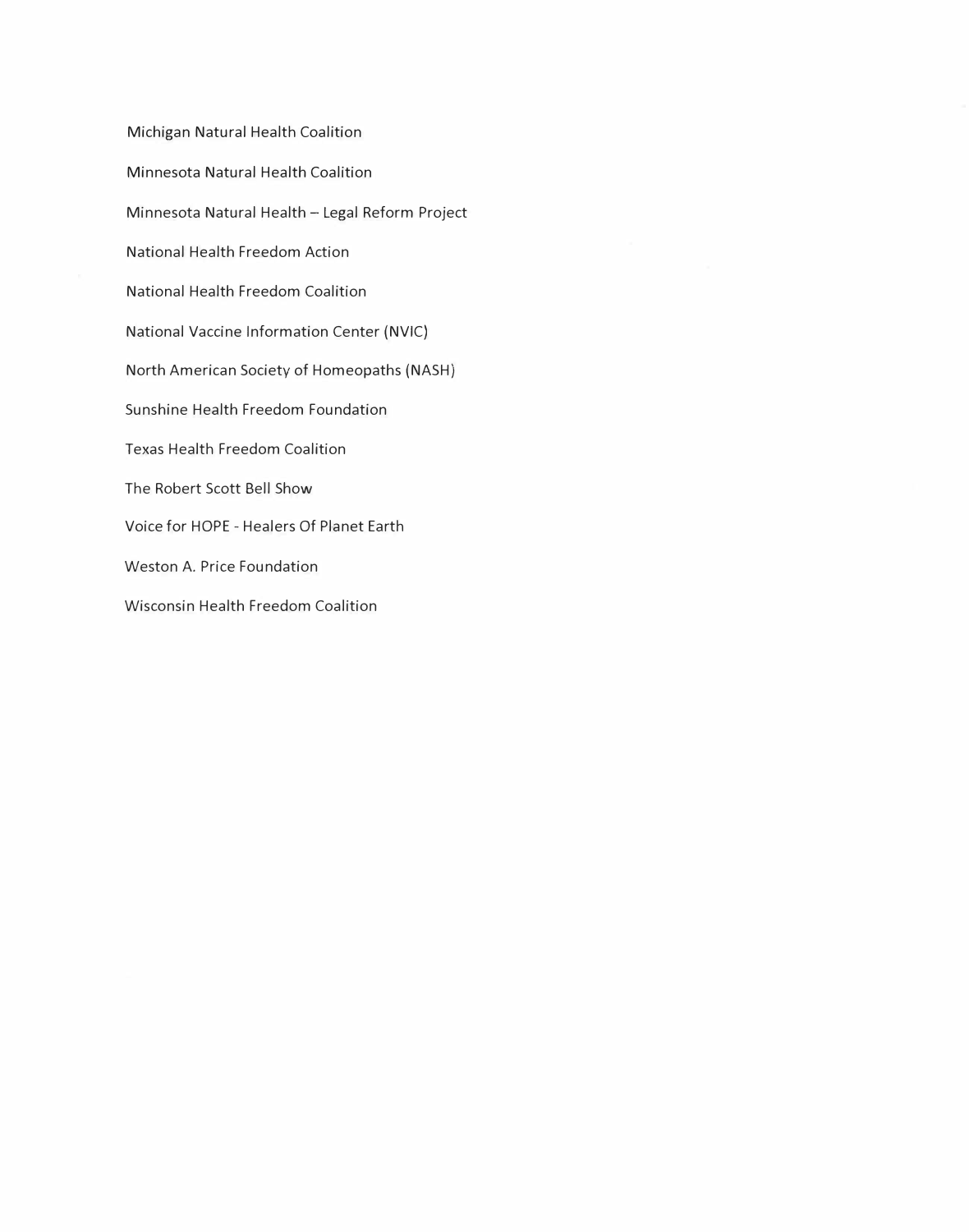## **Model State Legislation re: Safe Harbor Exemption Law for Complementary and Alternative Health Care Practitioners**

#### **Section** 1. **NEW SECTION.** [State Name] HEALTH FREEDOM AND ACCESS ACT - LEGISLATIVE FINDINGS.

*This section of the bill is the "intent" part, and many states do not allow intent sections, so you will have to see if your bill drafters want Section 1 in the bill or not.* 

1. SHORT TITLE. This Act shall be known and may be cited as the "[State Name] [Title of Act]".

2. LEGISLATIVE INTENT. (2) FINDINGS AND INTENT.

(a) Based upon a report by the National Institute of Health, and other research data, it is evident that a significant number of individuals in this state are presently receiving a substantial amount of health care from practitioners of health care approaches who are not licensed, registered, or certified by this state to provide health care. Those studies further indicate that individuals from a wide variety of age, ethnic, socioeconomic, and other demographic categories utilize these health care services, often times referred to as complementary and alternative health care practices or natural healing therapies and modalities.

(b) Notwithstanding the widespread utilization of these health care services by residents of this state, the provision of such services may be in technical violation of the professional practice acts governing the licensed health care practitioners. As a result, a provider of the healing arts who is not licensed, certified, or registered by this state as a health care practitioner as defined in [Citation to State Statutes] could be subject to fines, penalties, and the restriction of his or her practice.

(c) Because this state finds that these practices are widely used and desirable under certain circumstances and in order to maximize and protect consumer options in health care and for the public's health and welfare, the Legislature intends to remove current barriers to the public's access to these practitioners providing health care services with appropriate consumer protections, as provided in this section.

*A definition section could be added here if desired but it is not necessary.* 

#### **Section. 2. NEW SECTION.** PROVISION OF HEALTH CARE BY UNLICENSED PERSONS.

Notwithstanding any other provision of law, a person who provides health care services in accordance with this chapter, but who is not licensed, certified, or registered by this state as a health care professional or practitioner under [Citation to State Occupational Statutes], shall not be in violation of a law for unlicensed practice or provision of service under these statutes unless the person:

- A. engages in any activity prohibited in Section 3 of this Act, or
- B. fails to fulfill the duties set forth in Section 4 of this Act.

#### **Section 3. NEW SECTION.** PROHIBITED ACTS.

A person who is not licensed, certified, or registered by the state as a health care professional, shall not: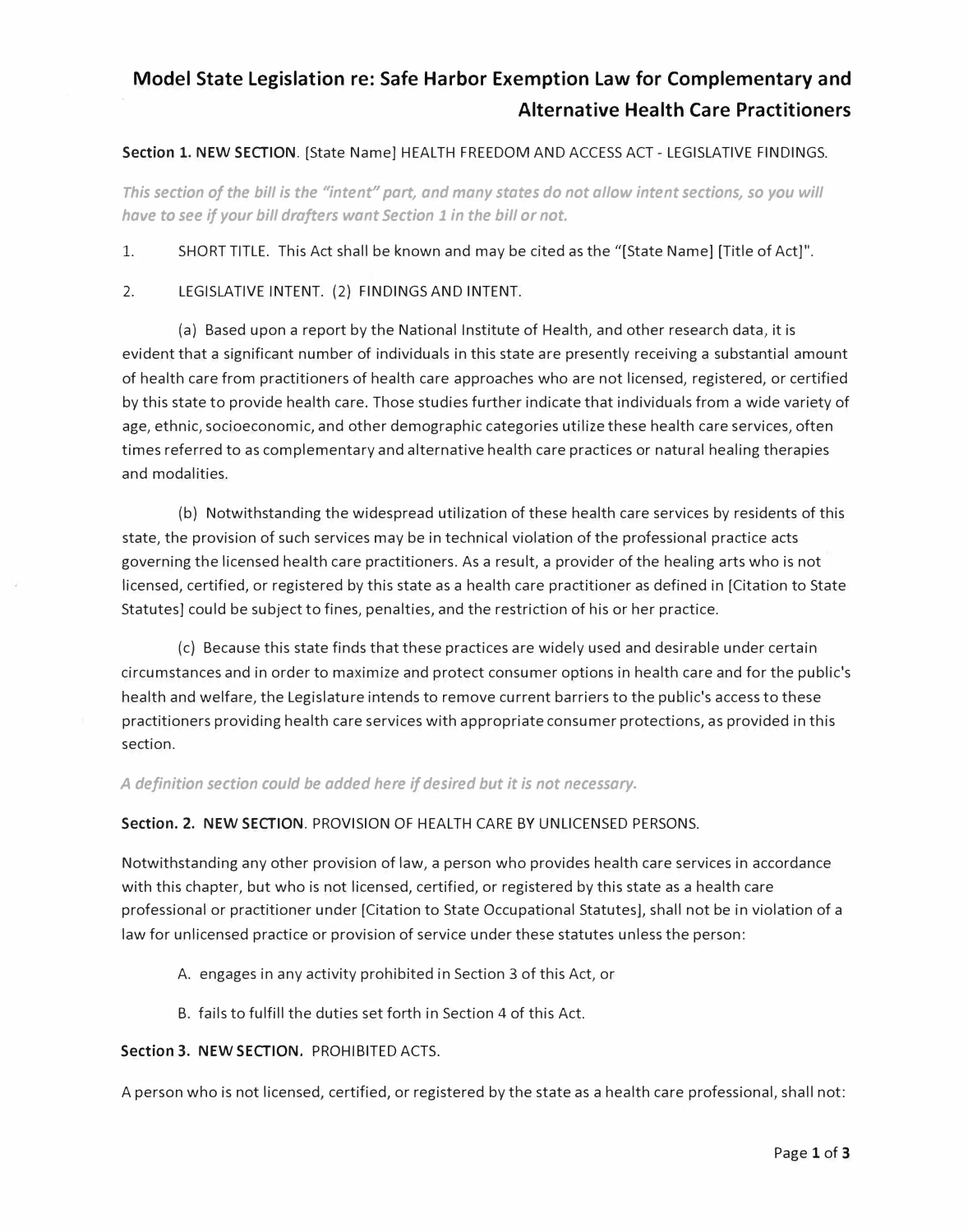# **Model State Legislation re: Safe Harbor Exemption Law for Complementary and Alternative Health Care Practitioners**

1. Conduct surgery, set fractures, or perform any other procedure on any person that punctures or harmfully invades the skin.

2. Prescribe or administer x-ray radiation.

3. Prescribe or administer drugs, devices, or controlled substances for which a prescription by a licensed health care provider is required.

4. Perform a chiropractic adjustment of the articulations of joints or the spine;

5. Hold out, state, indicate, advertise, or imply to any person that he or she is a health care practitioner licensed, certified, or registered, by this state unless they hold such credential.

*This list can be expanded if desired and NHFA has list of potential language depending on issue.* 

#### **Section 4. NEW SECTION.** DISCLOSURES.

(a) Any person providing health care services who is not licensed, certified, or registered by this state as a health care practitioner and who is advertising or charging a fee for those services, shall, prior to providing such services, disclose to the client in a plainly worded written statement:

1. The practitioner's name, business address, and telephone number.

2. The fact that he or she is not licensed, certified, or registered, as a health care practitioner by this state.

3. The nature of the health care services to be provided.

4. The degrees, training, experience, credentials, or other qualifications if any of the practitioners regarding the health care services being provided.

(b) A written copy of said statements must be posted in a prominent location in the office or service location of the practitioner providing the service in at least a 12-pitch font size. Reasonable accommodations shall be made for those clients who cannot read or who have communication impairments and those who do not read or speak English or the language of the providing practitioner.

(c) Before a practitioner provides health care services to a client for the first time, such practitioner must obtain a written acknowledgment from the client stating that he or she has been provided with the information described in this subsection. The client shall be provided with a copy of this written acknowledgment and it must be maintained for 2 years by the person providing the services. If the disclosure information has changed then the practitioner has a duty to repeat part (a) (b) and (c) if a client obtains services after the change.

(d) Any advertisement by an unlicensed provider of healing arts services shall disclose that the provider has not been issued a license to practice a licensed health care profession in this state.